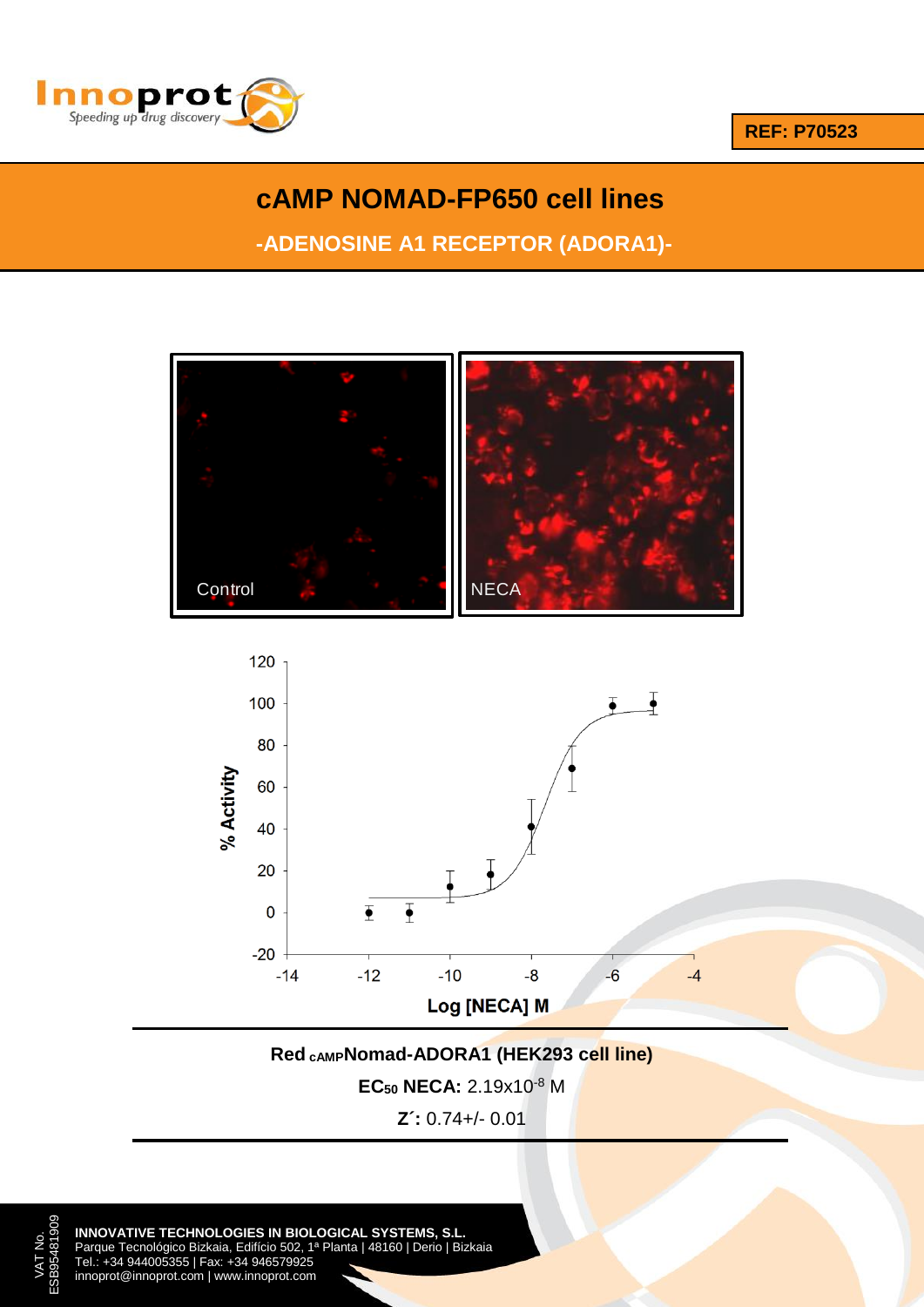



**Product Name:** ADORA1 <sub>CAMP</sub>Nomad cell line  **Reference:** P70523  **Recp. Official Full Name:** Adenosine A1 receptor  **DNA Accession Number:** NM\_000674  **Host Cell:** HEK293  **Resistance:** G418 + Hygromycin **Quantity:**  $> 3 \times 10^6$  cells / vial  **Storage:** Liquid Nitrogen

#### *Assay Briefly description*

Each vial of <sub>CAMP</sub>Nomad ADORA1 contains HEK293 cells stably expressing CAMPNomad-FP650 biosensor and adenosine A1 receptor (with no tag).

Innoprot cAMPNomad ADORA1 cell line has been designed to assay compounds or analyze their capability to modulate Adenosine A1 receptor. When an agonist binds to ADORA1 a G protein is activated, which in turn, triggers a cellular response mediated by cAMP. This cell line has been validated measuring cAMP decrease in the cytosol analyzing cAMPNomad biosensor distribution within the cell. This cell line allows the image analysis of the stimuli induced by the compounds.

This highly reproducible assay has been validated using NECA as agonist in a High Throughput Analysis (HTA).

### *About Red cAMPNomad Biosensor*

Red cAMPNomad Biosensor is a fluorescent polypeptide that in the presence or absence of cAMP changes its localization within the cell.

Before cAMP production stimulation, the fluorescent biosensor is localized in the cellular membrane. An increase/decrease in this second messenger concentration leads to a change in the structural folding of red cAMPNomad Biosensor promoting its cellular relocation in the vesicular trafficking of the cells.

In a cell line co-expressing red <sub>CAMP</sub>Nomad Biosensor and a GPCR of interest, the activity can be easily quantified on living cells by image analysis of fluorescence granularity or fluorescence intensity analysis.

**INNOVATIVE TECHNOLOGIES IN BIOLOGICAL SYSTEMS, S.L.** Parque Tecnológico Bizkaia, Edifício 502, 1ª Planta | 48160 | Derio | Bizkaia Tel.: +34 944005355 | Fax: +34 946579925 innoprot@innoprot.com | www.innoprot.com

VAT No. ESB95481909